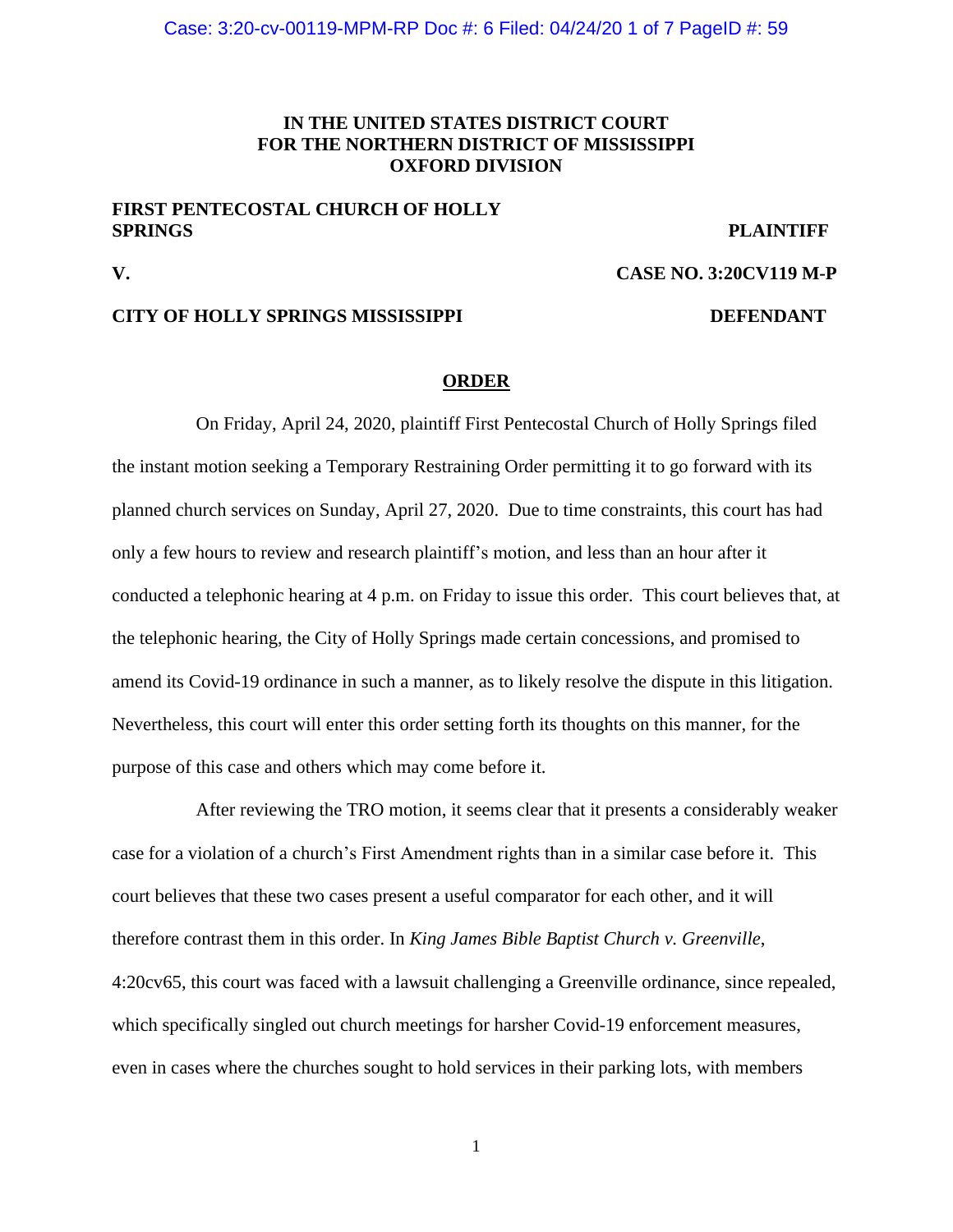## Case: 3:20-cv-00119-MPM-RP Doc #: 6 Filed: 04/24/20 2 of 7 PageID #: 60

observing from vehicles with closed windows. The unreasonable (and likely unconstitutional) nature of this original order was tacitly acknowledged by the City of Greenville, which has since replaced it with one which specifically allows drive-in services, so long as the vehicles' windows are raised. <sup>1</sup>

From reviewing the pleadings in this case, this court's impression is that it involves a rather inartfully drafted Holly Springs ordinance, but it appears that the actual enforcement of that ordinance has been considerably more reasonable than in the Greenville case. In so stating, the Church emphasizes that, by the Church's own admission, the City only took enforcement action against it after plaintiff held an indoors service involving dozens of congregants. Specifically, the Church writes in its brief in support of a TRO that:

On Sunday, April 5, 2020, in response to the COVID-19 pandemic, First Pentecostal held services outdoors. Its members practiced social distancing at all times. (*Id*., ¶ 14). On Easter Sunday, April 12, 2020, the church again planned to hold services outdoors, but due to inclement weather was forced to move them indoors. Again, the church practiced social distancing at all times. The service was disrupted by Holly Springs police officers ordering the congregants to disperse and go home. The officers cited Pastor Jerry Waldrop for violating the local Holly Springs Stay Home Order. (*Id*., ¶ 15). Then on Wednesday, April 22, 2020, the church was conducting its mid-week Bible Study, once again practicing social distancing, when three Holly Springs police officers barged in and ordered the 35 congregants in attendance to go home under threat of criminal citation. (*Id*., ¶ 16).

## [Brief at 2].

For reasons which should be obvious, this court is considerably less sympathetic to claims by a church which sought to hold indoor church services involving at least thirty-five congregants than it is to the claims by the church in the Greenville case, which sought to hold services in which the congregants stayed in their vehicles with the windows closed. In so stating,

<sup>1</sup> The plaintiff in *King James* voluntarily dismissed the action as moot after the repeal of the earlier ordinance.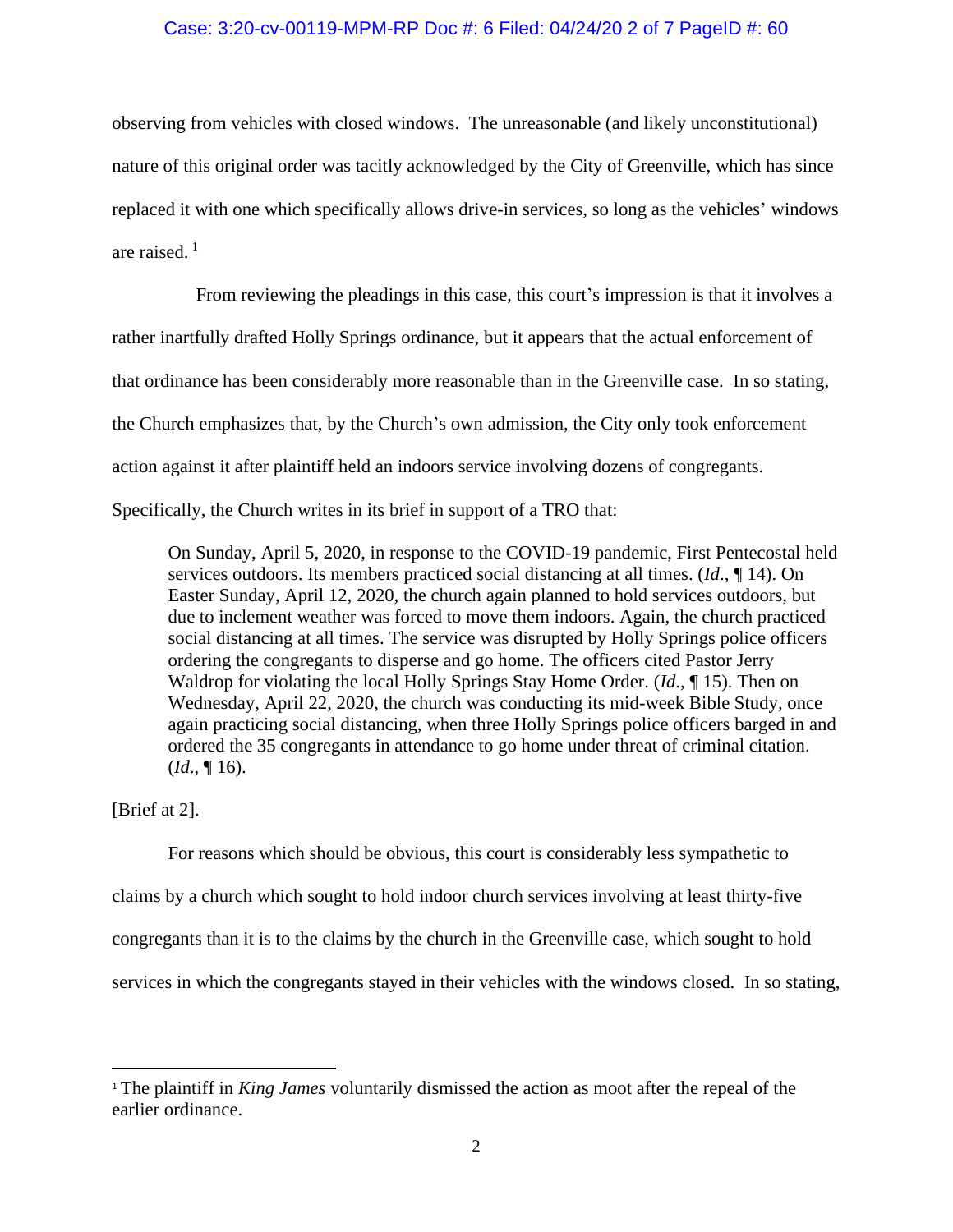### Case: 3:20-cv-00119-MPM-RP Doc #: 6 Filed: 04/24/20 3 of 7 PageID #: 61

this court takes judicial notice of the fact that, in South Korea, a nationwide outbreak of the Covid-19 virus was traced to religious services held by one specific church. *See* "How a South Korean church helped fuel the spread of the coronavirus," The Washington Post, March 25,  $2020<sup>2</sup>$ . This fact illustrates that, while particular church members may decide that meeting their spiritual needs warrant accepting the risk of attending religious services, it is a very different matter for them to argue that members of the public should accept risks to their own lives, and those of their family members, arising from others' exercise of their religion.

In its brief, the Church describes how, after Holly Springs police ordered the church service to disperse, "the pastor and several congregants drove directly to the Walmart store, where the police watched as they went in and mingled among the dozens and dozens of customers in the store." [Id.] Thus, the apparent motivation for this grocery store visit was not a genuine need for groceries, but rather to demonstrate that the City was selectively enforcing its prohibition against gatherings. While this visit (which some might characterize as a stunt) may have made a valid point in this litigation, this court cannot help but wonder whether the Church in this case adequately appreciates the fact that this case is not just about itself and its own rights, but the rights of the members of the public and their families to stay alive. In its brief, the Church insists that its members practice "social distancing" during indoor church services, but this strikes this court as being a rather hollow guarantee, given the inherent difficulties involved in policing meetings behind closed doors and the inherent medical uncertainties with regard to what a safe Covid-19 distance actually is in the context of individuals who may be sitting together in the same room for an hour or more. Obviously, grocery store shoppers generally do

<sup>2</sup> https://www.washingtonpost.com/graphics/2020/world/coronavirus-south-korea-church/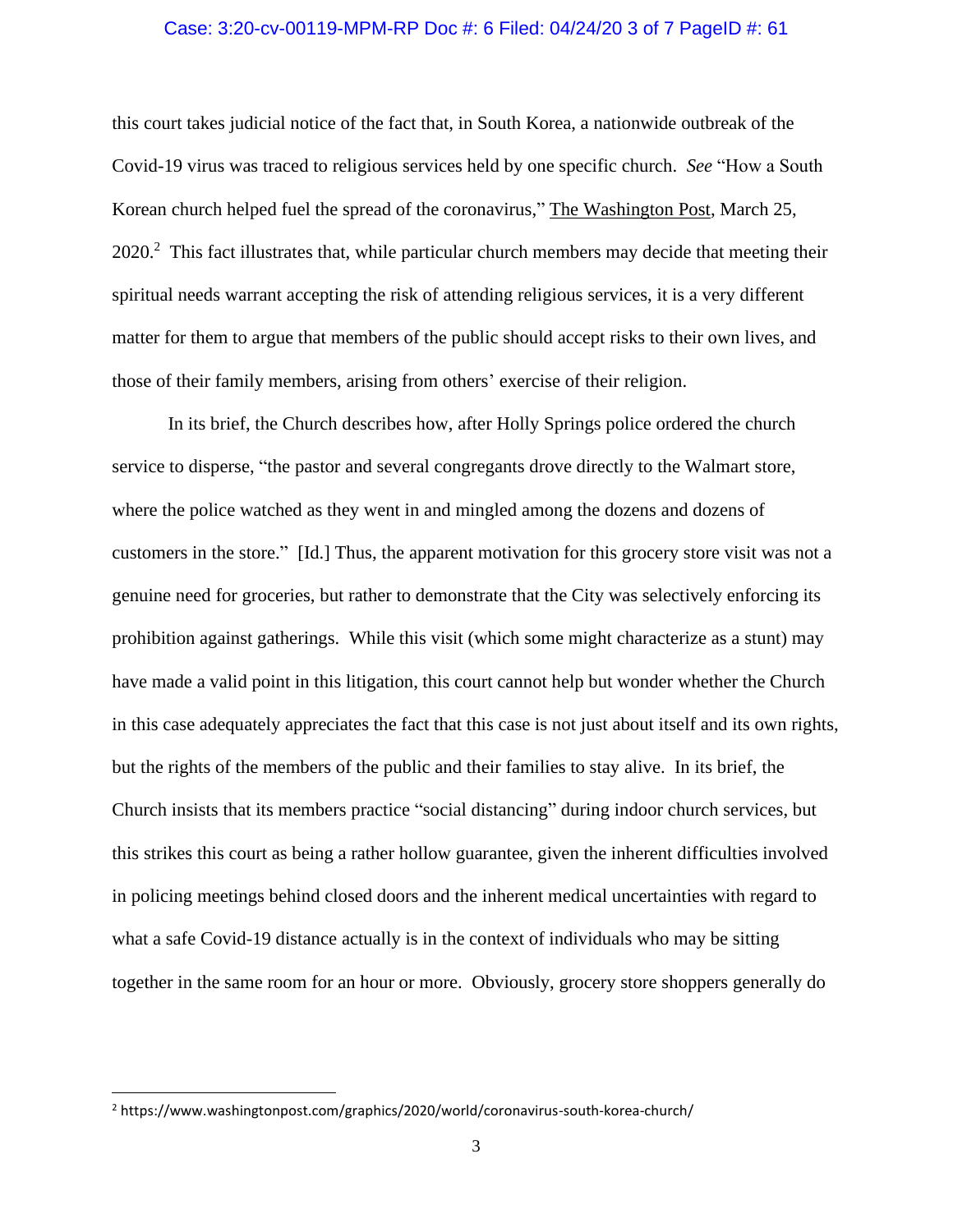#### Case: 3:20-cv-00119-MPM-RP Doc #: 6 Filed: 04/24/20 4 of 7 PageID #: 62

not subject themselves to a comparable degree of exposure, and this court therefore does not regard the grocery store analogy which plaintiff seeks to make as being a particular apt one.

At the same time, this court readily acknowledges that the First Amendment guarantee of the Free Exercise of religion is one of the most important ones set forth in the Bill of Rights, and, without question, it grants the Church in this case the right to assert certain rights which, say, a barber shop would have no right to assert. That being the case, this court agrees with the Church that the City of Holly Springs made a rather poor decision to draft an ordinance which simply grouped "churches" together with other "non-essential" businesses such as "barber shops," "restaurants" and "liquor stores," among others, with rather unclear guidance for their lawful operation.

Plaintiff notes that, under the Holly Springs order, non-essential businesses are generally deemed closed, but they are still permitted to offer drive-through or curbside service but otherwise are prohibited from holding "any gathering in any facility within the City limits of Holly Springs." In its brief, the Church argues that, taken to its logical extreme, Holly Springs' prohibition on "gatherings" might even prohibit minimal operations of a church. Specifically, plaintiff argues that:

Nonessential businesses are still permitted to use drive-through windows or curbside service – but apparently must offer their services using only one employee at a time, lest they violate the no-gathering-of-people rule. And First Pentecostal's pastor and his wife are prohibited under the Order even from entering the pastor's office together to make phone calls to the church's parishioners.

## [Brief at 3].

This court agrees with the Church that Holly Springs' vague prohibition of "any gathering" is, in theory at least, problematic, but at the same time, plaintiff offers no proof that the City has actually sought to enforce the ordinance in a way approaching the extreme manner it

4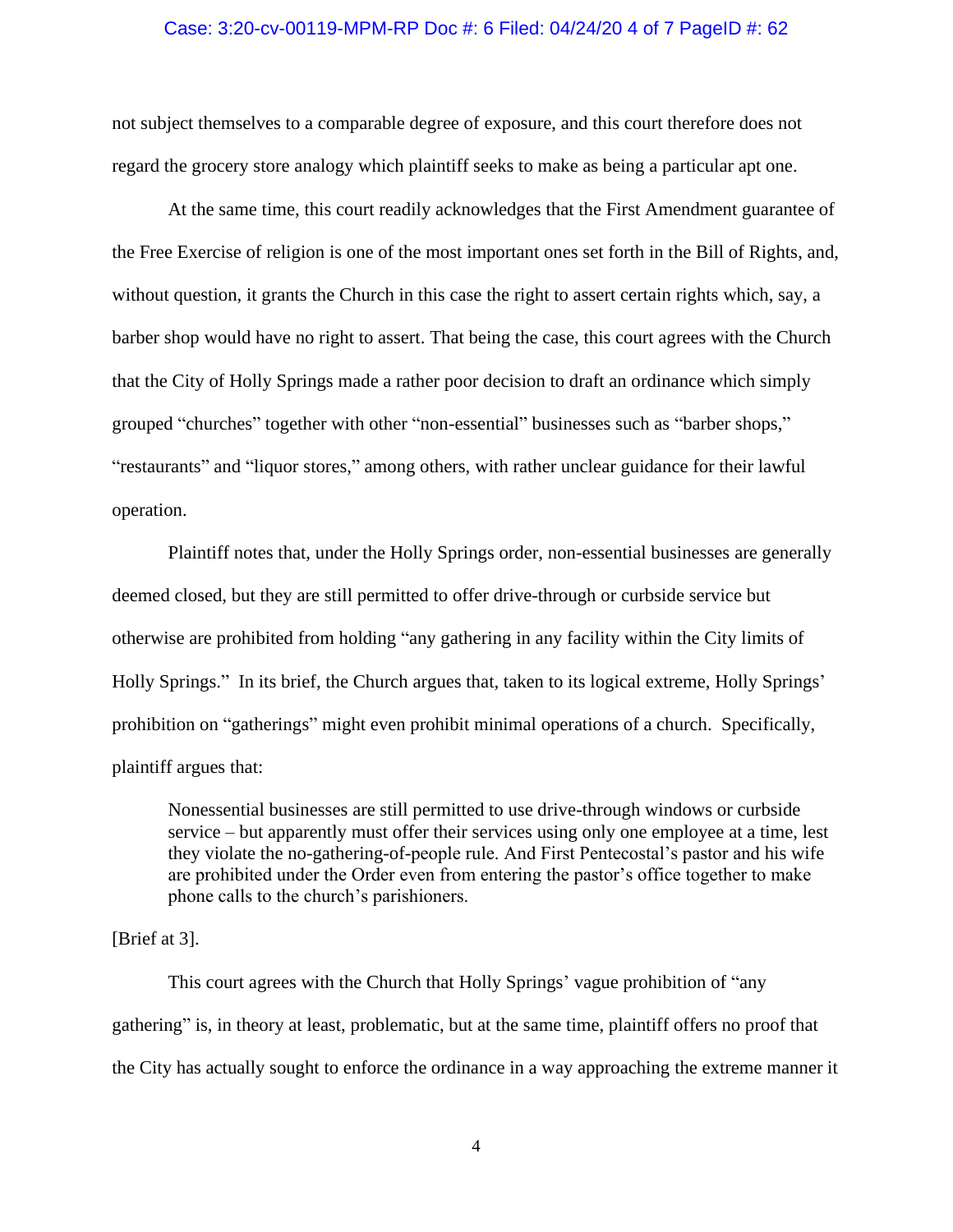#### Case: 3:20-cv-00119-MPM-RP Doc #: 6 Filed: 04/24/20 5 of 7 PageID #: 63

describes. To the contrary, counsel for the City appeared to specifically concede that the ordinance as drafted was overbroad and would be improved upon. This court looks forward to considering this revised ordinance, which will hopefully resolve this lawsuit. This court notes that municipalities throughout this state have been forced to draft ordinances to deal with a pandemic emergency which is nearly without precedent, and it is quite unsurprising that some have done a better job in this regard than others.

In considering this case and the Greenville case, it has become apparent to this court that it is necessary to establish some practical guidelines regarding what First Amendment rights it believes a church and its members have a right to assert in the unprecedented context of the Covid-19 pandemic. This court concludes that establishing practical guidelines for enforcement in this regard constitutes a preferable approach to attempting to judicially re-write the myriad municipal ordinances which have been adopted throughout this district. While this court may well choose to refine its position on this issue in future orders, the instant emergency TRO order requires it to act very quickly to establish guidelines for the upcoming church services on April 26, 2020. As to these upcoming services, this court notes that, in its brief, the Church writes that:

Plaintiff's pleas to the City to allow at least a drive-in service this coming Sunday, April 26, have gone unheeded. Plaintiff therefore needs emergency relief in order to conduct its church service, just as local retail stores such as Walmart and Dollar Tree are allowed to conduct business and have a number of people gathered in one place.

[Brief at 2]. This court regards plaintiff's request for the City "to allow at least a drive-in service this coming Sunday" as being a quite reasonable one, even though it appears to represent a retreat of sorts from the indoor church services which the Church previously held.

At any rate, plaintiff's request strikes this court as representing a reasonable compromise, and it would be prepared to accommodate it with a TRO order, if such were necessary. In the

5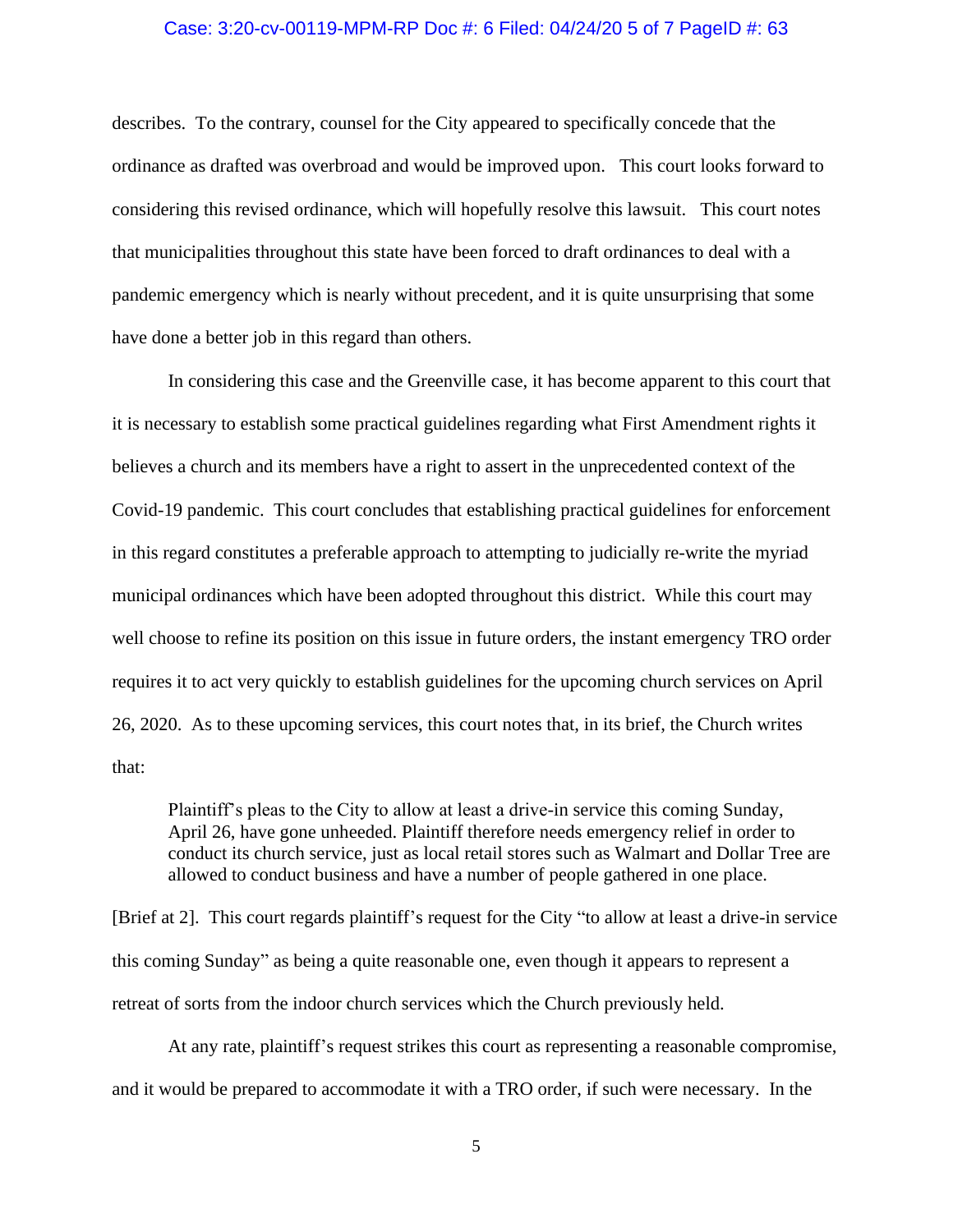## Case: 3:20-cv-00119-MPM-RP Doc #: 6 Filed: 04/24/20 6 of 7 PageID #: 64

court's view, allowing drive-in church services involving congregants sitting in vehicles whose windows are closed represents the practical middle ground upon which concerns about religious freedom and the safety of the community may co-exist. Indeed, this is the same middle ground which the City of Greenville (belatedly) realized was appropriate, and this court is hopeful that other municipalities and churches in this district can come to the same reasonable understanding.

At the same time, this court wishes to be clear that it does not regard the practice of "drive-in" church services as being risk-free. While it may be imagined that many attendees of such services would be family members who have already been exposed to each other, that will not always be the case. Indeed, it seems quite likely that, as with regular church services, many such attendees will be elderly parishioners who require the assistance of friends or non-resident family members to take them to the service. It is well known that the Covid-19 virus disproportionately kills elderly individuals, and it may therefore be assumed that, if the holding of such "drive-in" services becomes a nationwide trend, that a significant (and possibly large) number of deaths will result. This court believes that preachers and parishioners would be well advised to take this into consideration when deciding whether or not to hold or attend such services.

 While this court therefore does not regard the public policy considerations in this context as being one-sided, the First Amendment right to Free Exercise of religion is sufficiently important that some reasonable accommodations must be made for it. This court concludes that the allowing of drive-in services, with windows closed or slightly cracked open,<sup>3</sup> represents a reasonable accommodation in this context, and it finds a reasonable likelihood under applicable

<sup>&</sup>lt;sup>3</sup> This court believes that, in this context, it would be reasonable to allow the windows of vehicles to be slightly cracked open if such is necessary for the congregants to hear the sermon.